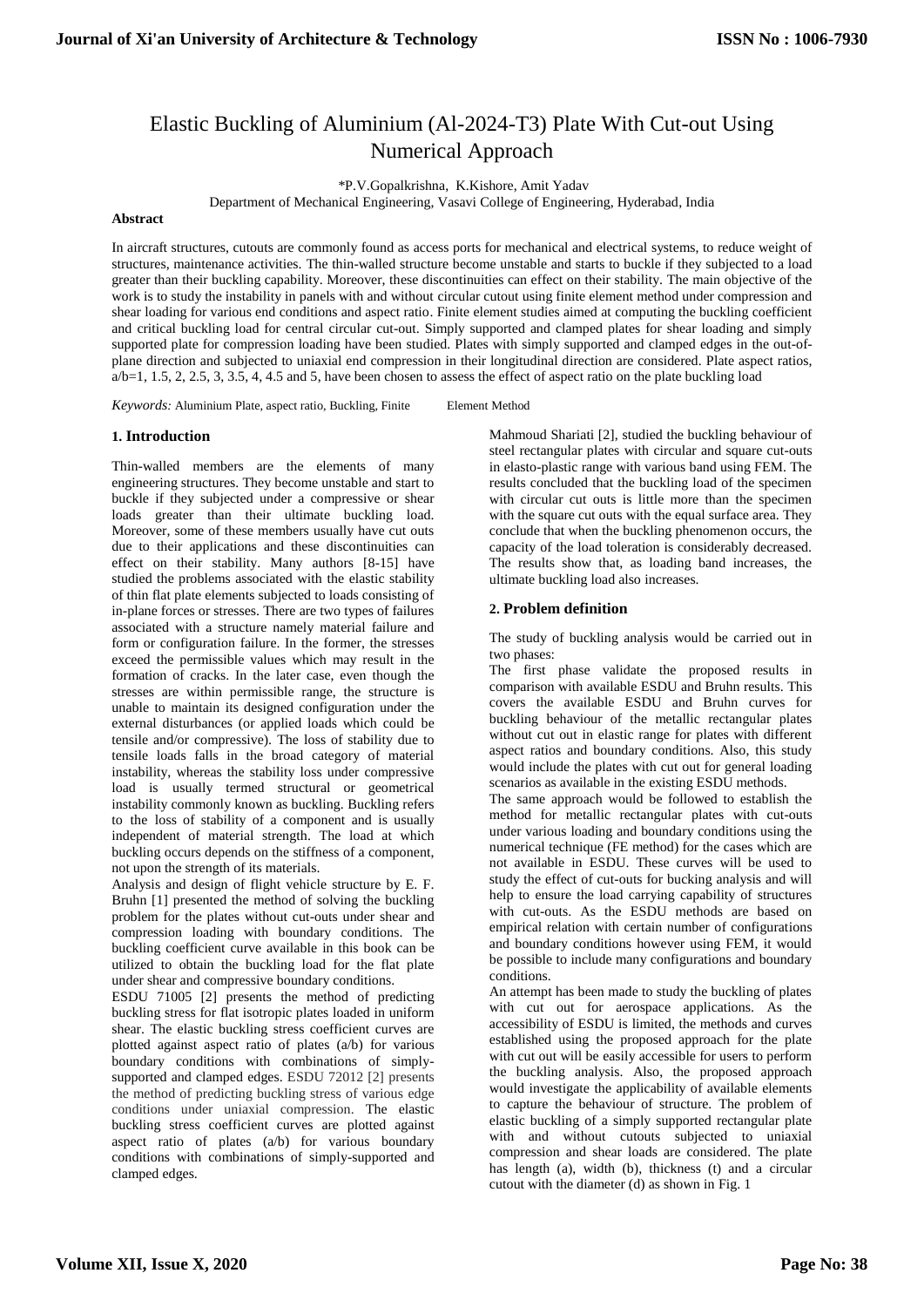

Fig. 1. Plate with circular cutout under compression and shear load

Material used for the plate is Aluminium alloy Al-2024- T3. 2024-T3 clad aluminium sheet is commonly used when a high strength to weight ratio is necessary, such as structural applications in aircraft industry and motor sports because it is nonmagnetic and heat treatable.Copper is the main alloying ingredient in 2024. It is very strong compared to most aluminium alloys and has average machinability. Al-2024-T3 material data used in FE analysis are shown in table 1.

| Table 1. property of Al-2024-T3 |         |  |
|---------------------------------|---------|--|
| Ultimate strength,              | 483 MPa |  |
| Yield strength,                 | 345 MPa |  |
| Modulus of elasticity           | 73 GPa  |  |
| Passion ratio,                  | 0.34    |  |
| Modulus of rigidity             | 28 GPa  |  |

#### **3. FEA Analysis for plate without cutout**

Fundamental equation to determine the compressive buckling stress for flat sheet defined in Bruhn is:

$$
\sigma_{cr} = \frac{\pi^2 E k_c}{12(1 - v^2)} (\frac{t}{b})^2
$$
\n(3.1)

Compressive buckling stress by ESDU is

$$
\sigma_{cr} = k_c E \left(\frac{t}{b}\right)^2 \tag{3.2}
$$

Correcting  $\sigma$ <sup>'</sup> *cr* for given value of Poisson's ratio give

$$
\sigma_{cr} = \sigma_{cr} \times \frac{0.91}{[1 - v^2]}
$$
\n(3.3)

The value of compressive buckling coefficient  $k_c$  for the plate at different edge condition and aspect ratio is taken from the Bruhn and ESDU curves. Critical buckling load at which the plate would buckle is observed from critical buckling stress as given below:

$$
F_{cr} = \sigma_{cr} \times t \times b \tag{3.4}
$$

Fundamental equation for shear buckling stress is similar as compressive buckling stress, the value of shear buckling coefficient is taken from curves available in Bruhn and ESDU. The equation for shear buckling stress is:

$$
\tau_{cr} = \frac{\pi^2 k_s E}{12(1 - v^2)} \left(\frac{t}{b}\right)^2 \tag{3.5}
$$

Buckling coefficient and critical buckling load are found from the fundamental equations. These results are compared with Bruhn and ESDU for various condition for the plate without cutout.

Compressive buckling coefficient taken from Bruhn and ESDU for considered edge conditions and for different aspect ratio given in table 2 to 4.

| <b>Plate aspect</b><br>ratio | <b>Compressive</b><br>buckling<br>coefficient from | <b>Compression buckling</b><br>coefficient from ESDU |
|------------------------------|----------------------------------------------------|------------------------------------------------------|
|                              | <b>Bruhn</b>                                       |                                                      |
| 1.0                          | 4.00                                               | 3.58                                                 |
| 1.5                          | 4.34                                               | 3.97                                                 |
| 2.0                          | 4.00                                               | 3.59                                                 |
| 2.5                          | 4.07                                               | 3.82                                                 |
| 3.0                          | 4.00                                               | 3.60                                                 |
| 3.5                          | 4.08                                               | 3.81                                                 |
| 4.0                          | 4.00                                               | 3.63                                                 |
| 4.5                          | 4.03                                               | 3.63                                                 |
| 5.0                          | 4.00                                               | 3.63                                                 |

| Table 2. Compressive buckling coefficient for simply |  |
|------------------------------------------------------|--|
| supported edge condition under compression load      |  |

| Table 3. Shear buckling coefficient for simply supported |  |
|----------------------------------------------------------|--|
| edge condition under shear load                          |  |

| <b>Plate aspect</b><br>ratio | <b>Shear buckling</b><br>coefficient<br>from Bruhn | <b>Shear buckling</b><br>coefficient from ESDU |
|------------------------------|----------------------------------------------------|------------------------------------------------|
| 1.0                          | 9.60                                               | 8.41                                           |
| 1.5                          | 7.10                                               | 6.42                                           |
| 2.0                          | 6.38                                               | 5.92                                           |
| 2.5                          | 6.00                                               | 5.49                                           |
| 3.0                          | 5.80                                               | 5.30                                           |
| 3.5                          | 5.75                                               | 5.19                                           |
| 4.0                          | 5.72                                               | 5.10                                           |
| 4.5                          | 5.67                                               | 5.05                                           |
| 5.0                          | 5.50                                               | 5.00                                           |

Table 4. Shear buckling coefficient for clamped edge condition under shear load

| <b>Plate aspect</b><br>ratio | <b>Shear buckling</b><br>coefficient<br>from Bruhn | <b>Shear buckling</b><br>coefficient from<br><b>ESDU</b> |
|------------------------------|----------------------------------------------------|----------------------------------------------------------|
| 1.0                          | 14.60                                              | 13.45                                                    |
| 1.5                          | 11.54                                              | 10.48                                                    |
| 2.0                          | 10.40                                              | 9.40                                                     |
| 2.5                          | 9.75                                               | 8.97                                                     |
| 3.0                          | 9.62                                               | 8.72                                                     |
| 3.5                          | 9.50                                               | 8.54                                                     |
| 4.0                          | 9.44                                               | 8.45                                                     |
| 4.5                          | 9.44                                               | 8.39                                                     |
| 5.0                          | 9.50                                               | 8.35                                                     |

The FE analysis is carried out for plate without cut out with simply supported boundary conditions under shear load, and mesh size as stated in table 5 for aspect ratios  $(a/b=1)$ . The error was calculated and compared with Brhun and ESDU with FEM these details are shown in table 6.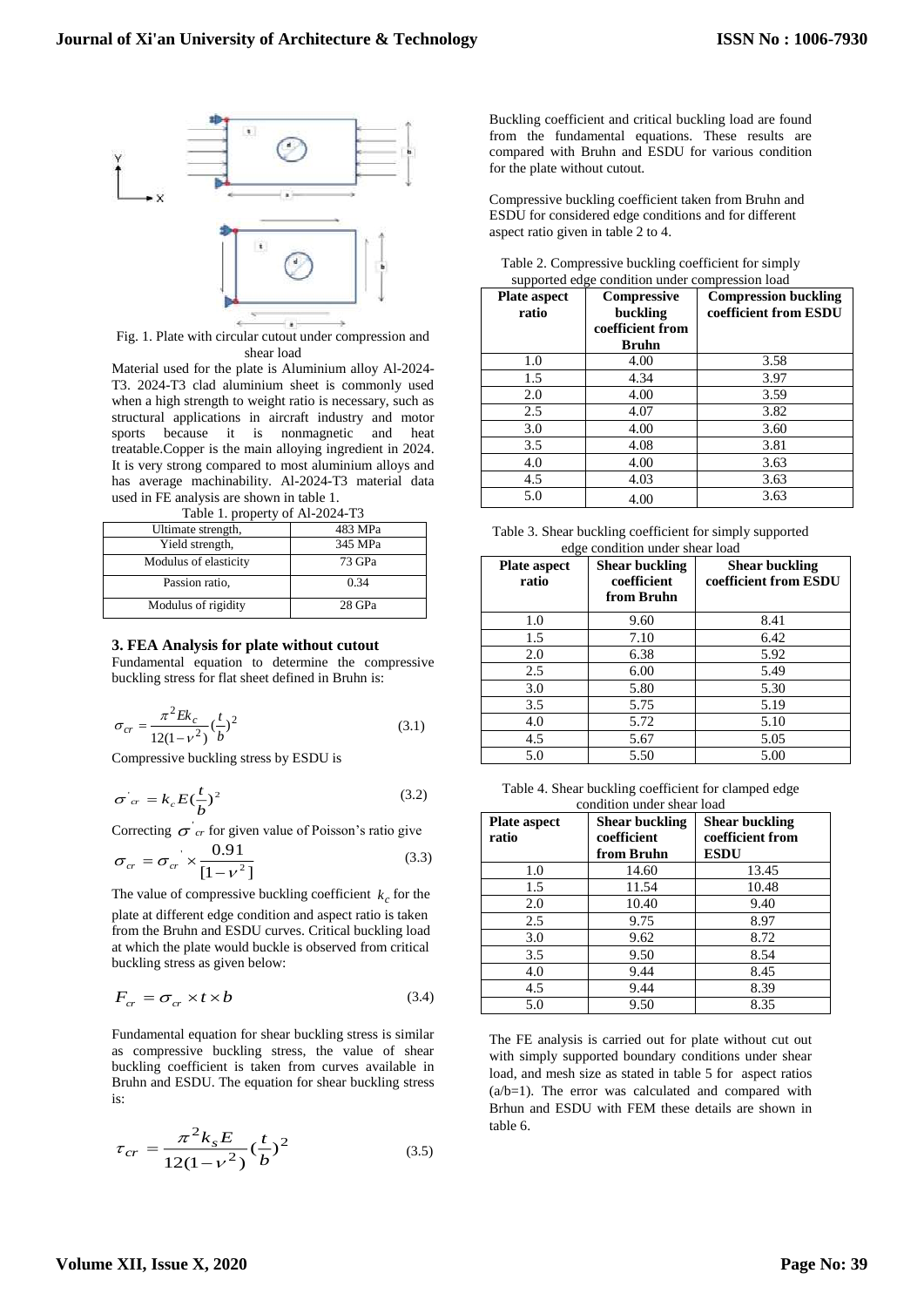| Elements | Buckling load factor | Critical buckling<br>load from FEM(N) |
|----------|----------------------|---------------------------------------|
| 36       | 1.1180               | 330204.60                             |
| 289      | 0.9617               | 285645.69                             |
| 1600     | 0.9516               | 282631.14                             |
| 2500     | 0.9497               | 282069.81                             |
| 3600     | 0.9504               | 282289.59                             |
| 6400     | 0.9488               | 281817.36                             |

Table 5. Results from FEM method

|         |  | Table 6. % error between FEM, ESDU and Bruhn |  |  |
|---------|--|----------------------------------------------|--|--|
| methods |  |                                              |  |  |

| Critical  | Critial   | % error    | % error    |
|-----------|-----------|------------|------------|
| buckling  | buckling  | between    | between    |
| load from | load from | Bruhn and  | ESDU and   |
| Bruhn(N)  | ESDU(N)   | <b>FEM</b> | <b>FEM</b> |
| 296941.86 | 287818.74 | 11%        | 15%        |
| 296941.86 | 287818.74 | 4%         | 1%         |
| 296941.86 | 287818.74 | 5%         | 2%         |
| 296941.86 | 287818.74 | 5%         | 2%         |
| 296941.86 | 287818.74 | 5%         | 2%         |
| 296941.86 | 287818.74 | 5%         | 2%         |

Error convergence graph and load convergence graph for aspect ratio a/b=1 under shear load for simply supported edge condition are shown in Fig 2 and Fig 3 respectively.



Fig 2: % Deviation between FEM and Bruhn or ESDU method for shear load, simply supported edge condition  $(a/b=1)$ 



Fig 3: Critical buckling load comparisons FEM, Bruhn and ESDU methods for shear loading simply supported edge condition (a/b=1)

After finalising the mesh size for simply supported and clamped edge condition under shear load, and for simply supported edge condition for compression load, the value of critical load is calculate from the result obtained from FE analysis for aspect ratio  $a/b=1$  to 5.Validating the results for defined boundary condition under shear and compression load from Bruhn and ESDU method are plotted and are shown in figure 4 to 6.



ESDU and Bruhn method for simply supported plate under shear load



Fig 5: Critical buckling load comparison between FEM, ESDU and Bruhn method for clamped plate under shear load



Fig 6: Critical buckling load comparison between FEM, ESDU and Bruhn method for simply supported plate under compression load

By observing the Fig 4 to 6 it can be observed that as the aspect ratio increases the value of critical buckling load for the plate under shear loading is decreasing continuously and there is a large variation in the critical buckling load whereas for the plate under compression loading the variation of critical buckling load is not so large that is the reason why validation graph showing more variation as compared to plate under shear loading.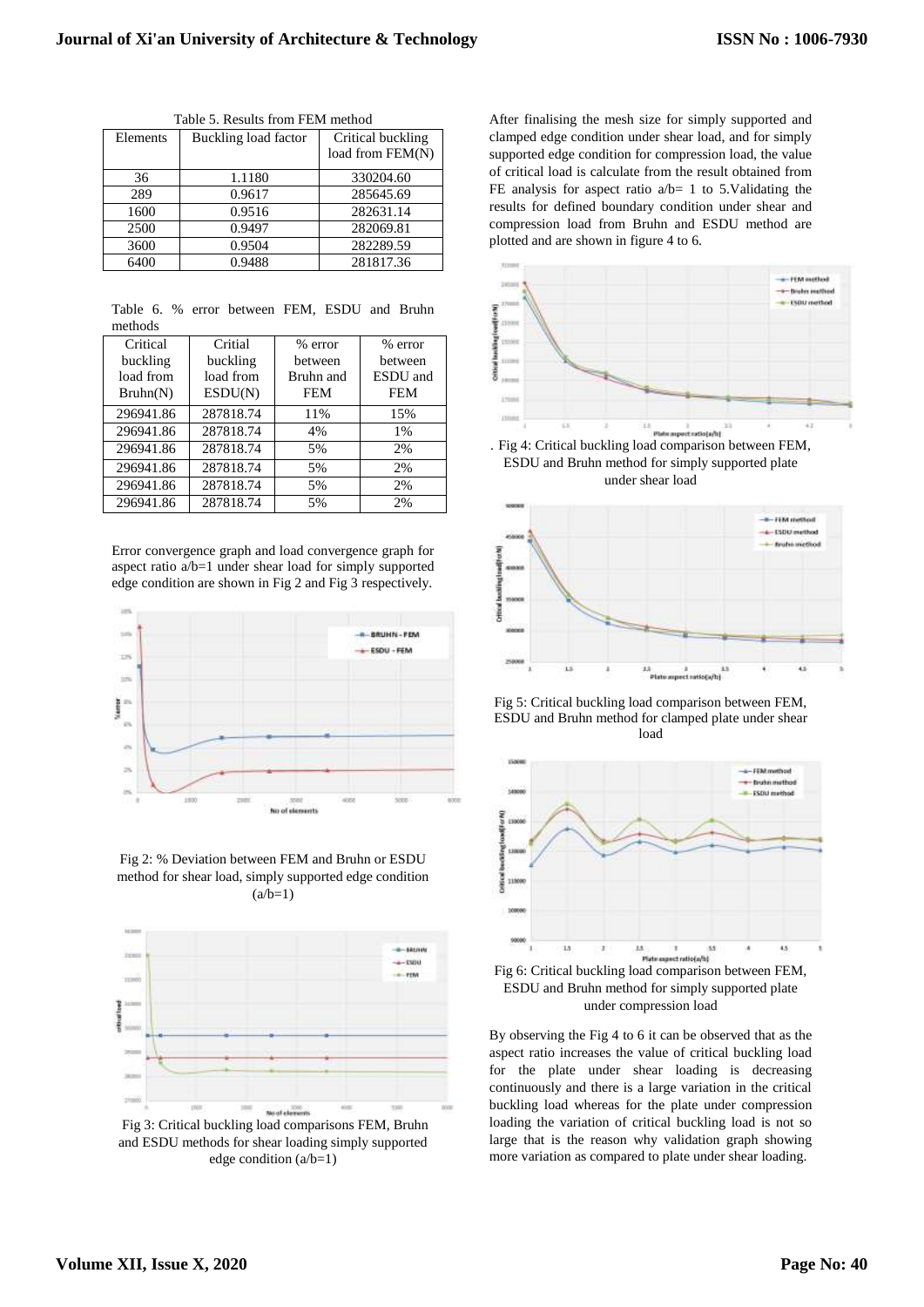It is noted from the comparison of ESDU, Bruhn and FE critical buckling loads the percentage of deviation is less than 7%. Hence it can be concluded that the FE results is in good agreement with ESDU and Bruhn critical buckling loads.

# **4. Results for plate with circular cutout**

FE meshed modal of plate with circular cutout is shown in figure 7, a 20mm radius cutout is added on the plate. Critical buckling load obtained from FE analysis is presented in the table 7 to 9 and the variation of critical buckling load with change in aspect ratio are presented in the figure 8 to 10.



Fig 7: Plate with circular cut out at the centre

# *4.1 Compression loading*

Table 7: FEM results for plate with circular cutout for simply supported plate

|        | $\frac{1}{2}$<br>puppose pane |                  |              |  |  |  |
|--------|-------------------------------|------------------|--------------|--|--|--|
| Plate  | Critical                      | Compressive      | Compressive  |  |  |  |
| aspect | buckling load                 | buckling         | buckling     |  |  |  |
| ratio  | from FEM for                  | coefficient from | coefficient  |  |  |  |
|        | plate with                    | FEM for plate    | from FEM for |  |  |  |
|        | circular                      | with circular    | plate with   |  |  |  |
|        | cutout                        | cutout(Bruhn     | circular     |  |  |  |
|        |                               | method)          | cutout(ESDU  |  |  |  |
|        |                               |                  | method)      |  |  |  |
| 1.0    | 102933.01                     | 3.32             | 3.00         |  |  |  |
| 1.5    | 129991.18                     | 4.22             | 3.79         |  |  |  |
| 2.0    | 123519.61                     | 3.99             | 3.60         |  |  |  |
| 2.5    | 117970.90                     | 3.81             | 3.44         |  |  |  |
| 3.0    | 115186.73                     | 3.72             | 3.36         |  |  |  |
| 3.5    | 118749.15                     | 3.83             | 3.46         |  |  |  |
| 4.0    | 121813.44                     | 3.93             | 3.55         |  |  |  |
| 4.5    | 118445.28                     | 3.82             | 3.46         |  |  |  |
| 5.0    | 117544.93                     | 3.80             | 3.43         |  |  |  |

140000 13000 **Critical backling load(For N** 12000 11000 1000 900  $15$  $4.5$ Figure 8: Critical buckling load for plate with circular  $\mathbf{z}$ cutout for simply supported plate.

# *4.2 Shear loading*

| simply supported plate |            |                |                  |  |
|------------------------|------------|----------------|------------------|--|
| Plate                  | Critical   | Shear buckling | Shear buckling   |  |
| aspect                 | buckling   | coefficient    | coefficient from |  |
| ratio                  | load from  | from FEM for   | FEM for plate    |  |
|                        | FEM for    | plate with     | with circular    |  |
|                        | plate with | circular       | cutout(ESDU      |  |
|                        | circular   | cutout(Bruhn   | method)          |  |
|                        | cutout     | method)        |                  |  |
| 1.0                    | 206652.60  | 6.68           | 6.03             |  |
| 1.5                    | 172115.89  | 5.56           | 5.02             |  |
| 2.0                    | 165292.00  | 5.34           | 4.82             |  |
| 2.5                    | 161408.60  | 5.21           | 4.71             |  |
| 3.0                    | 157267.42  | 5.08           | 4.59             |  |
| 3.5                    | 154348.77  | 5.00           | 4.51             |  |
| 4.0                    | 152989.64  | 4.94           | 4.47             |  |
| 4.5                    | 152565.69  | 4.93           | 4.45             |  |
| 5.0                    | 152402.98  | 4.92           | 4.45             |  |



Table 8: FEM results for plate with circular cutout for simply supported plate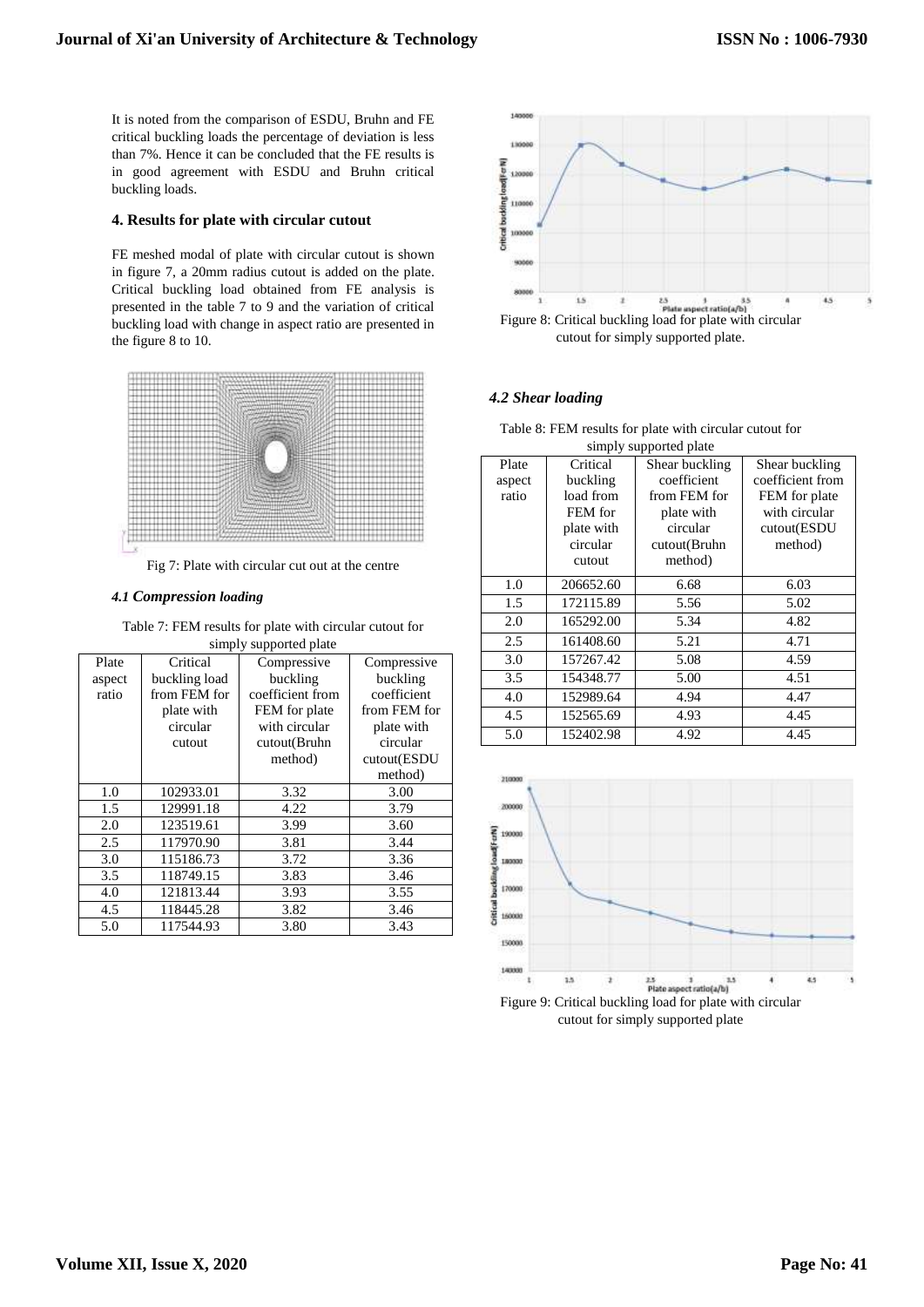| ciampeu piate |            |               |              |  |  |
|---------------|------------|---------------|--------------|--|--|
| Plate         | Critical   | Shear         | Shear        |  |  |
| aspect        | buckling   | buckling      | buckling     |  |  |
| ratio         | load from  | coefficient   | coefficient  |  |  |
|               | FEM for    | from FEM      | from FEM for |  |  |
|               | plate with | for plate     | plate with   |  |  |
|               | circular   | with circular | circular     |  |  |
|               | cutout     | cutout(Bruhn  | cutout(ESDU  |  |  |
|               |            | method)       | method)      |  |  |
| 1.0           | 337227.03  | 10.90         | 9.85         |  |  |
| 1.5           | 279284.03  | 9.02          | 8.16         |  |  |
| 2.0           | 265893.60  | 8.59          | 7.77         |  |  |
| 2.5           | 255560.58  | 8.26          | 7.47         |  |  |
| 3.0           | 251351.90  | 8.12          | 7.34         |  |  |
| 3.5           | 250417.26  | 8.09          | 7.32         |  |  |
| 4.0           | 249781.63  | 8.07          | 7.29         |  |  |
| 4.5           | 249261.89  | 8.05          | 7.28         |  |  |
| 5.0           | 249092.01  | 8.05          | 7.28         |  |  |

Table 9: FEM results for plate with circular cutout for clamped plate



Fig 10: Critical buckling load for plate with circular cutout for clamped plate

# **5. Conclusions**

The first buckling mode of critical elastic buckling from FE analyses for a plate without cut out is in good agreement with the critical load computed from analytical analysis. When the buckling phenomenon occurs, the capacity of the load toleration is considerably decreased. The buckling load of the plate with clamped support is about twice bigger than plates with simply supported. The fundamental FE mode for a plate without cut out is in agreement with analytical buckling mode shapes for various plate aspect ratios.

Minimum mesh density should be at least 4 elements for a square plate and to be used for an Eigen value of FE analysis to match results within 7% deviation with respect to analytical methods for compressive load case.

Minimum mesh density should be at least 16 elements for a square plate to be used for an Eigen value of FE analysis to match results within 7% deviation with respect to analytical methods for shear load case.

Plate tends to buckle out of plane along diagonal tension and perpendicular to the diagonal compression directions for shear load where compressive load case, plate tends to buckle out of plane across the compressive load directions.

The Buckling curve pattern derived from FE approach for a plate without cut out is in agreement with that of ESDU method

The percentage of deviation in ESDU method for a plate without cut out is less as compared to Bruhn method to simulate the simply supported boundary conditions.

#### **Nomenclature**

- a : Length of the plate
- b : Width of the plate
- a/b : Aspect ratio
- t : Thickness of the plate
- E : Young's modulus  $\overline{\nu}$ : Poisson ratio
- $\sigma_{cr}$ : Compressive buckling stress
- $\tau_{cr}$ : Shear buckling stress
- *Fcr* : Critical buckling load

#### **Acknowledgment**

The authors are sincerely thankful to the Principal and Management of Vasavi College of Engineering, Hyderabad for extending their support in carrying out this work. The Cooperation extended by Mr. Rajasekhar, lab technician, CAD/CAM lab during analysis is highly appreciated.

# **References**

[1] E.F Bruhn**,** Analysis and design of flight vehicle structures, published and distributed by Tri-State offset company. 1973

[2] Engineering Sciences Data Unit (ESDU) an engineering advisory organization. ESDU 71005, 1995, Buckling of flat plate in shear, ESDU 72012, 1978, Buckling stress of various edge conditions under uniaxial compression.

[3] Y. Faradjian, J. Taheri Kahnamouei, "Experimental and numerical investigation of buckling in rectangular steel plates with groove shaped cutouts", Journal of Zhejiang university (Applied Physics& Engineering), vol 13(6 2012), pp. 469-480.

[4] Mahmoud Shariati and Ali Dadrasi, 2012," Numerical and Experimental Investigation of loading band on buckling of perforated rectangular steel plates". Research journal of recent sciences vol.1 (10), pp.63-71.

[5] Christopher j. Brown and Alan L. Yettram, 1986,"The Elastic Stability of Square Perforated Plates under Combinations of Bending, Shear and Direct Load", Thin walled structures, vol 4, pp.239-246.

[6] Christopher j. Brown and Alan L. Yettram, 1986, "The elastic stability of square perforated plates under biaxial loading", Computers and structures, vol 22(4), pp.589-594.

[7] Christopher j. Brown and Alan L. Yettram, 1985," The elastic stability of square perforated plates", Computers and structures, vol 21(6), pp. 1267-1272.

[8] Christopher j. Brown, 1990," Elastic buckling of perforated plates subjected to concentrated loads", Computers and structures, vol 36, pp.1103-1109.